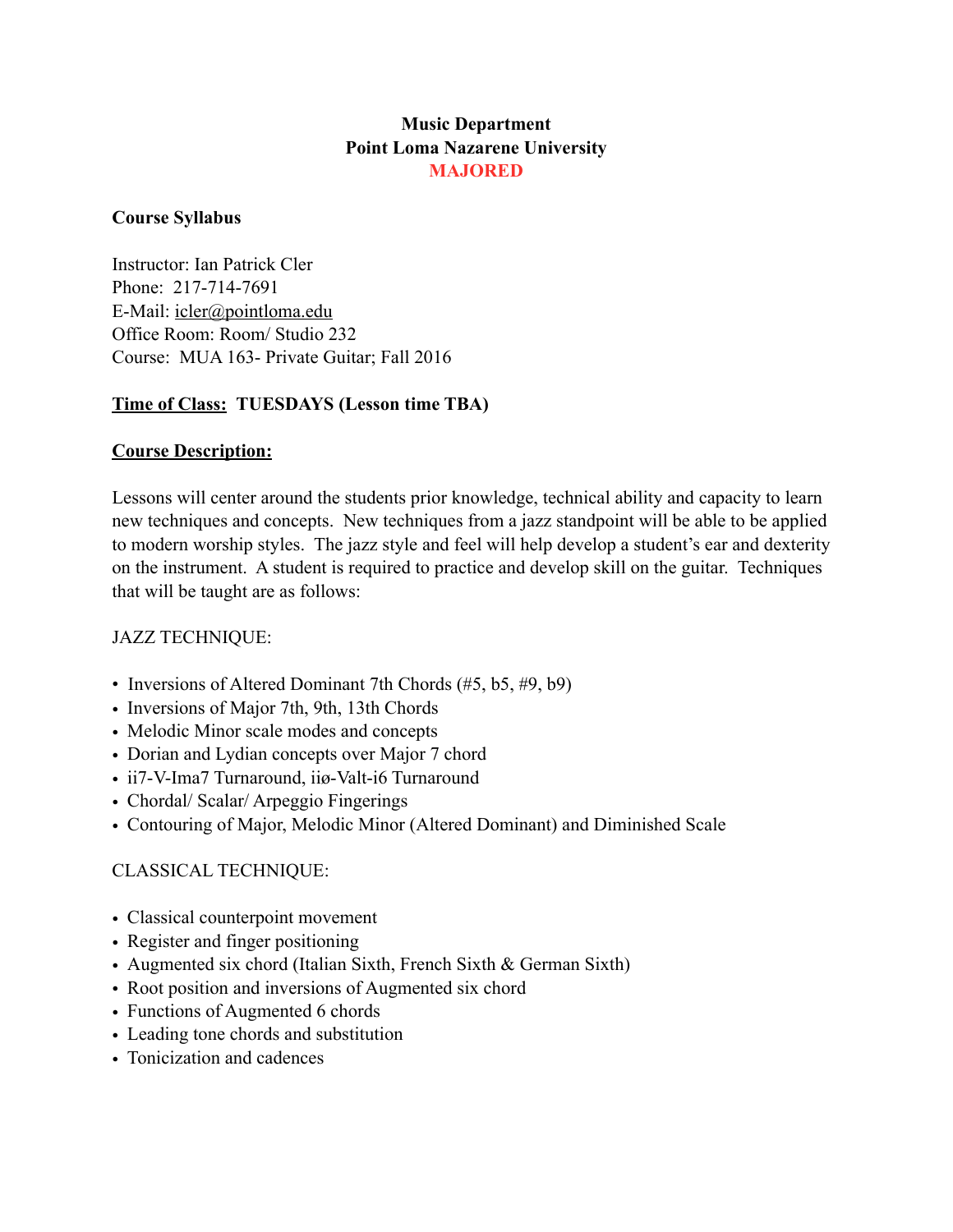**Goals and/or Objectives:** To achieve knowledge of popular jazz concepts and techniques and implement them into a students playing.

#### **Course Rationale:**

Class gcurriculum is for the student that is earnestly seeking to become skillful at the instrumentto acquire a better ear, to obtain dexterity and to achieve better feel pertaining to jazz.

|                                                    | <b>Recommended Reading:</b> Jazz Theory by Mark Levine    |
|----------------------------------------------------|-----------------------------------------------------------|
|                                                    | Jazz Etudes by Greg Fishman                               |
|                                                    | <b>Recommended Albums:</b> Upper East Side by Bobby Broom |
|                                                    | Lee-Way by Lee Morgan                                     |
|                                                    | Cornbread by Lee Morgan                                   |
|                                                    | Blue Benson by George Benson                              |
|                                                    | Boss Guitar by Wes Montgomery                             |
|                                                    | Matteo Carcassi, 25 Etudes, Op. 60-6 by Lucio Matarzzo    |
|                                                    | J.S. Bach, Works for Guitar by Tilman Hoppstock           |
| <b>Required Albums:</b> Impressions by Pat Martino |                                                           |
|                                                    | Blue Benson by George Benson                              |
|                                                    | Matteo Carcassi, 25 Etudes, Op. 60-6 by Lucio Matarzzo    |

# **Attendance Policy:**

Maintain continued success by attending each class on time. If there are an `emergencies, if possible, please contact the professor ahead of time. If there needs to be a cancellation or postponed lesson, please discuss with the professor.

J.S. Bach, Works for Guitar by Tilman Hoppstock

|                        | <b>Required Materials:</b> College Ruled Notebook                                                                                                                  |
|------------------------|--------------------------------------------------------------------------------------------------------------------------------------------------------------------|
|                        | Pencils and an eraser                                                                                                                                              |
|                        | <b>Staff Paper</b>                                                                                                                                                 |
|                        | Folder for material                                                                                                                                                |
|                        | Guitar (This one should be obvious)                                                                                                                                |
|                        | Metronome (Your iPhone should have an App).                                                                                                                        |
| <b>Required Books:</b> | Sight Reading for Classical Guitar, Level I-III by Robert Benedict<br>25 Melodic and Progressive Studies, Op. 60 by Matteo Carcassi<br>Jazz Etudes by Greg Fishman |